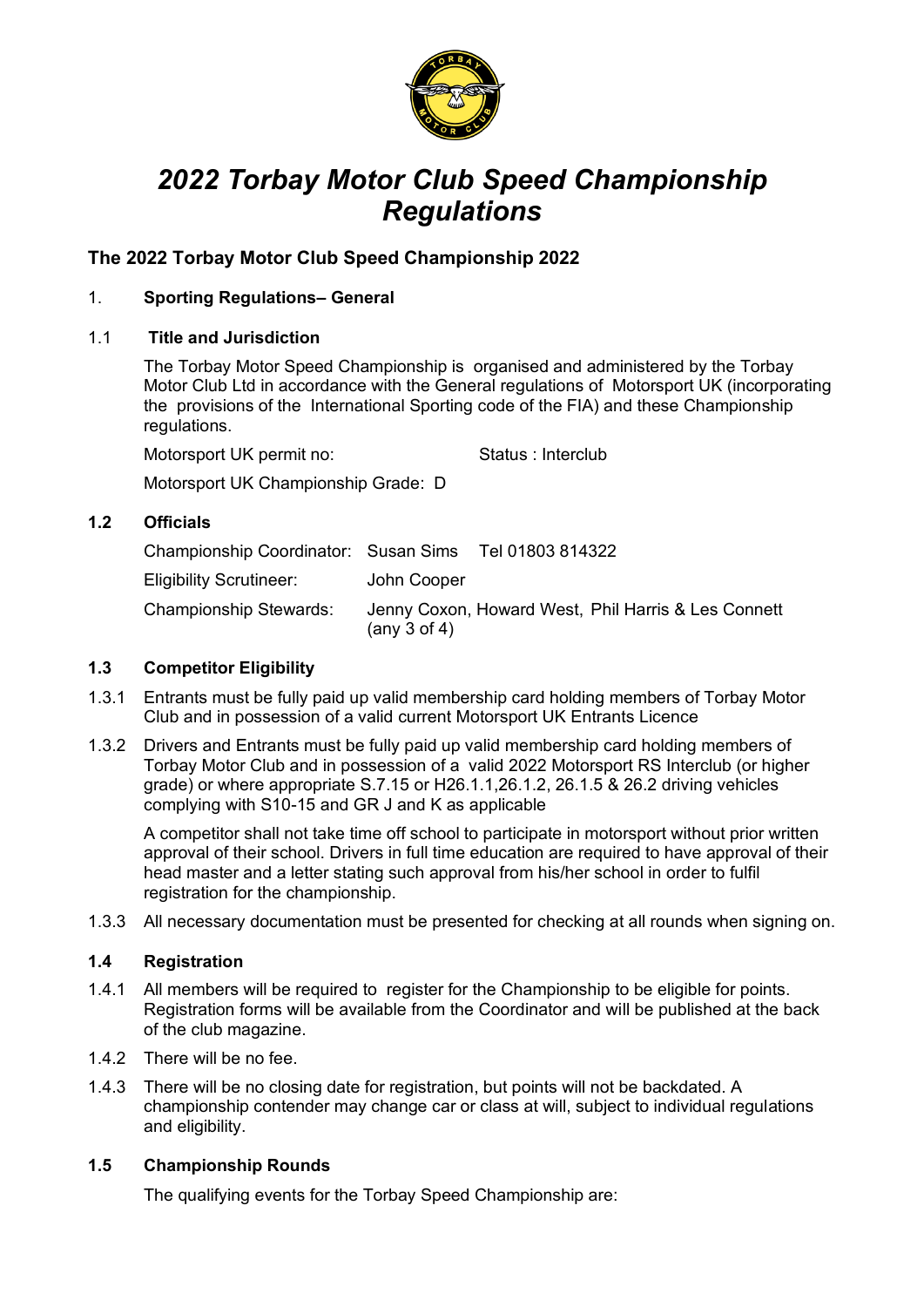| <b>Venue</b>    | Date                   | <b>Status</b> | <b>Organising Club</b>           |
|-----------------|------------------------|---------------|----------------------------------|
| Clay Pigeon     | 20th March             | Interclub     | <b>Bournemouth DCC</b>           |
| Portreath       | 2nd April              | Interclub     | <b>Truro DMC</b>                 |
| Werrington Park | 30th April             | Interclub     | <b>Plymouth MC</b>               |
| Werrington Park | 1st May                | Interclub     | <b>Plymouth MC</b>               |
| Wiscombe Park   | 7th May                | Interclub     | 500 OC                           |
| Wiscombe Park   | 14th May               | Interclub     | Torbay MC                        |
| Wiscombe Park   | 15th May               | Interclub     | <b>Taunton &amp; Burnham MCs</b> |
| Clay Pigeon     | 17th July              | Interclub     | <b>Torbay MC</b>                 |
| Castle Hill     | 6 <sup>th</sup> August | Interclub     | Camel Vale MC                    |
| Castle Hill     | 7 <sup>th</sup> August | Interclub     | Camel Vale MC                    |
| Portreath       | 27th August            | Interclub     | <b>Truro DMC</b>                 |
| Wiscombe Park   | 10th September         | Interclub     | <b>MGCC</b>                      |
| Clay Pigeon     | 16th October           | Interclub     | <b>Bournemouth DMC</b>           |

## **1.6 Scoring**

1.6.1 10 points will be awarded to the competitor who finishes 2nd in class. The other contenders points will be based on their times relative to the 2nd placed finisher, with a maximum score of 11 points available for 1st in class.

In the event of less than 3 starters in a class (before amalgamations) the 10 points will be based on the average time of the starters.

Contenders may also score points by marshalling on Torbay Motor club events. 9 points per event marshalled will be added to the competitors Torbay Speed Championship score, drop scores will be taken into account, when the number of scores to count has been exceeded the lower score will be dropped whether it is scored by competing or marshalling.

The events to be marshalled are; The Torbay Trial, Torbay Wiscombe and the 4 Torbay Autocrosses

A contenders score will be counted from:

14 or more events run, best 9 results to count

12 or 13 events run, best 8 results to count

10 or 11 events run, best 7 results to count

8 or 9 events run, best 6 results to count

6 or 7 events run, best 5 results to count

Less than 6 events run all results to count

- 1.6.2 In the event of a tie in the Championship the highest dropped points will count, if this does not resolve the tie the next criterion will be the number of class wins achieved, if this does not resolve the tie, the decision will be made by the Championship Stewards.
- 1.6.3 Championship Points Appeal ( C) 6.5 [current Motorsport UK Yearbook]. Points will be published in the 'MISSFIRE' the Torbay Motor Club magazine

#### **1.7 Awards**

Championship Trophy: The Presidents Cup will be awarded to 1st overall.

Trophies will be awarded to the top five in the Championship. Additional awards may be presented at the clubs discretion.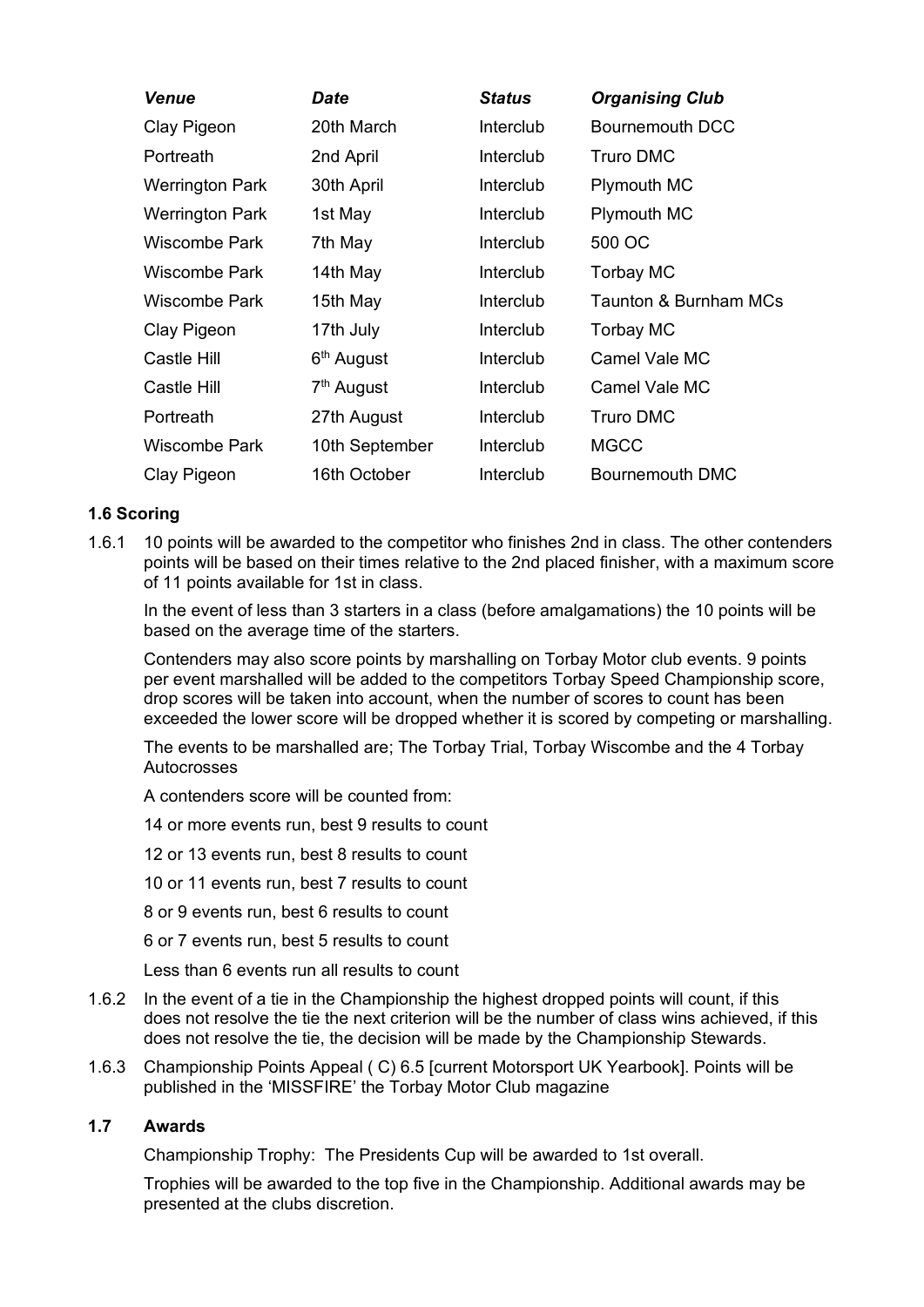The Harry Tupman Trophy will be awarded to the highest placed contender over 60 years of age.

Additional awards may be presented at the clubs discretion.

## **2. Sporting Regulations – Judicial Procedures**

2.1 Rounds

In accordance with section (C) of the current Motorsport UK Yearbook. All other relevant GR's of the Motorsport UK will apply

#### 2.2 Championship

In accordance with section (C) of the current Motorsport UK Yearbook. All other relevant GRs of the Motorsport UK will apply

#### **3. Specific Championship Regulations**

- 3.1 By registering for the Championship all competitors and their associates commit to positively promote and demonstrate the Motorsport UK's Respect Code which is appended to these regulations (Appendix 1).
- 3.1.1 Where any reports of disrespectful conduct are judged to be well founded the Championship organisers may issue warnings or require remedial actions and/or report the matter to the Championship Stewards who may impose appropriate penalties which can include loss of Championship points and/or race bans through to Championship Expulsion and referral to Motorsport UK.
- 3.1.2 It is imperative that we promote the safety and wellbeing of young people and adults at risk. In addition to this all participants must be aware of their behaviour and conduct at all times and abusive language and harmful behaviour will not be tolerated. Any such incidents must be reported to the Championship Coordinator and/or Safeguarding Officer who will also relay the report Motorsport UK. Details of the Motorsport UK Policies and Guidelines are available at [www.motorsportuk.org/resource-centre](http://www.motorsportuk.org/resource-centre) by selecting Policies and Guidelines.

#### **4. Technical Regulations**

- 4.1 Eligible vehicles must comply with the ASWMC regulations (Hill Climb, Road going)and/or Section S Hill Climb and Sprints current Motorsport UK yearbook.
- 4.2 Classes are as follows:
	- A0 Junior driver class competing in standard cars up to1400cc
	- A1 Road Cars Series Production up to 1400cc
	- A2 Road Cars Series Production over 1400cc and up to 1800cc
	- A3 Road Cars Series Production over 1800cc and up to 2600cc
	- A4 Road Cars Series Production over 2600cc
	- B1 Road Cars Specialist Production. Car engines up to 1400cc
	- B2 Road Cars Specialist Production. Car engines over 1400cc up to 1800cc
	- B3 Road Cars Specialist Production. Car engines over 1800cc and all Motor Cycle Engines.
	- C1 Modified Cars Series Production up to 1400cc
	- C2 Modified Cars Series Production over 1400cc up to 1800cc
	- C3 Modified Cars Series Production over 1800cc
	- C4 Modified Cars Specialist Production Car engines & Motor cycle engines.
	- D1 Sports Libre Cars up to 1800cc
	- D2 Sports Libre Cars over 1800cc
	- D<sub>3</sub> Rally Cars
	- E1 Racing cars up to 1100cc<br>E2 Racing cars over 1100cc a
	- E2 Racing cars over 1100cc and up to 1600cc<br>E3 Racing cars over 1600cc and up to 2000cc
	- Racing cars over 1600cc and up to 2000cc
	- E4 Racing cars over 2000cc.